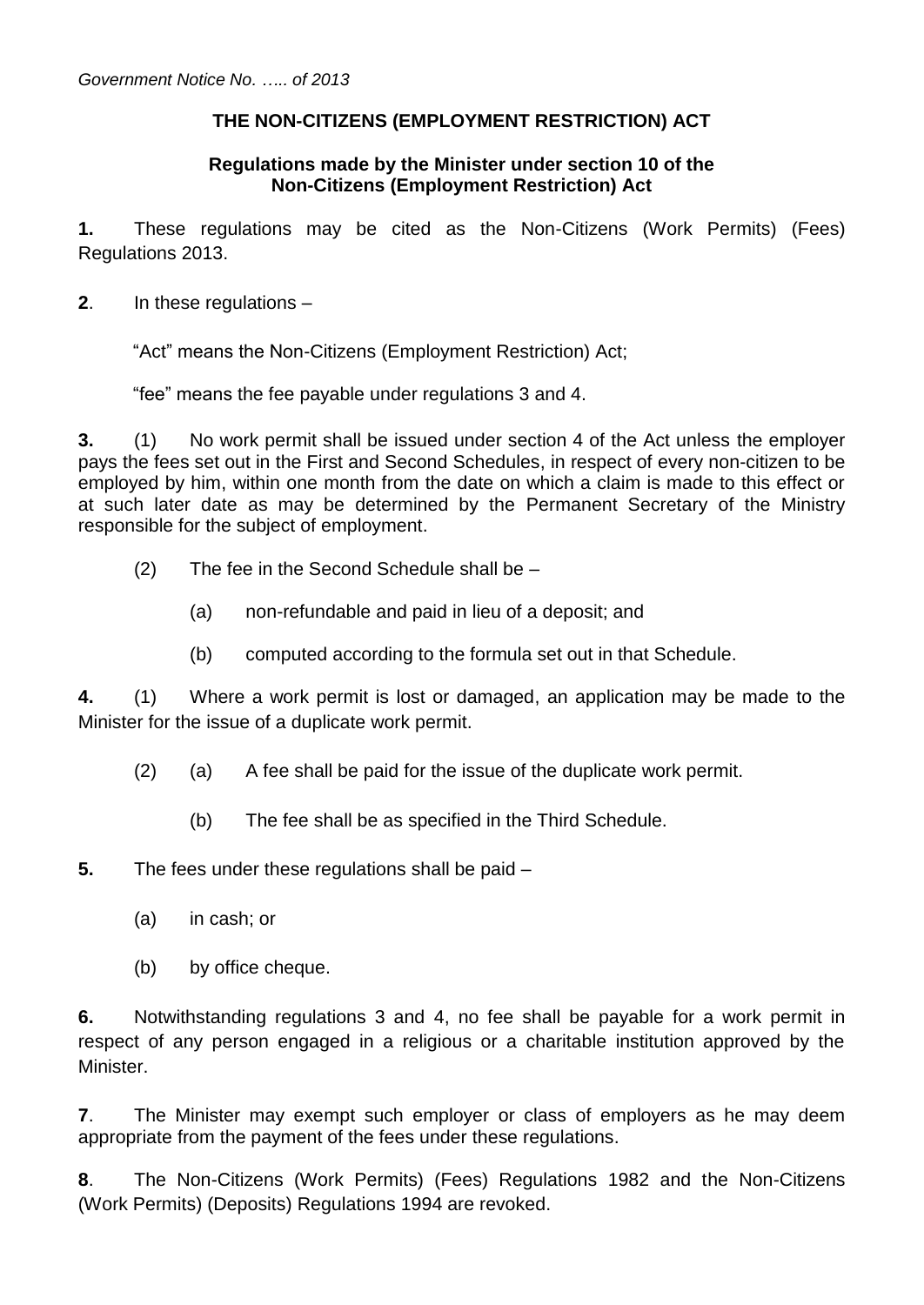**9.** Any deposit furnished by an employer in relation to the issue of a work permit, under the Non-Citizens (Work Permits) (Deposits) Regulations 1994, before the coming into operation of these regulations, shall be refunded to the employer after the payment of the fee set out in the Second Schedule.

\_\_\_\_\_\_\_\_\_\_\_\_\_\_\_

**10.** These regulations shall come into operation on 1<sup>st</sup> September 2013.

Made by the Minister on 25 July 2013.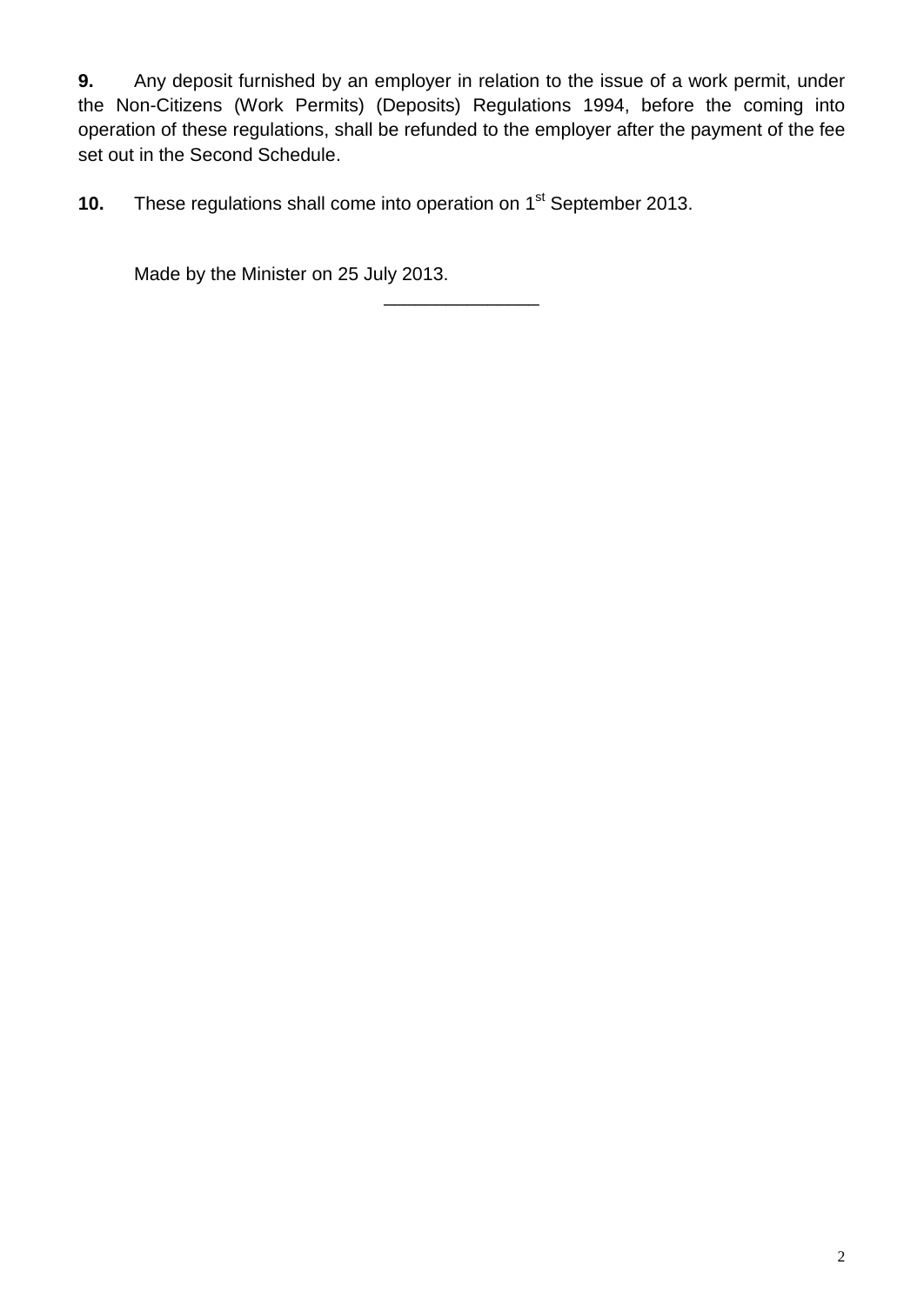## **FIRST SCHEDULE**

[Regulations 3(1) and 5]

|    |            | <b>WORK PERMIT IN RELATION TO -</b>                                                                | <b>FEE</b><br>(Rs) |                                                             |  |
|----|------------|----------------------------------------------------------------------------------------------------|--------------------|-------------------------------------------------------------|--|
| 1. | activities | Employees in gaming and other similar                                                              |                    | 50,000 per year                                             |  |
| 2. | (a)        | Jockeys riding horses in training<br>work and in races for a first season                          |                    | 25,000 per term                                             |  |
|    | (b)        | Jockeys riding horses in training<br>work and in races for a second or<br>subsequent racing season | 50,000             | per term                                                    |  |
|    | (c)        | Stipendiary stewards employed for a<br>first or second racing season                               | 50,000             | per racing season or any<br>part of the racing season       |  |
|    | (d)        | Stipendiary stewards employed for a<br>third or subsequent racing season                           | 100,000            | per racing season or any<br>part of the racing season       |  |
| 3. | (a)        | Professional<br>entertainers<br>for<br>performance in solo                                         | 20,000             | per month or part of a<br>month                             |  |
|    | (b)        | for<br>Professional<br>entertainers<br>performance in group                                        | 30,000             | per month or part of a<br>month                             |  |
| 4. |            | Employees-                                                                                         |                    |                                                             |  |
|    | (a)        | in any manufacturing industry and in<br>hotels and restaurants                                     | 1,500 for          | $1^{\rm st}$<br>permit<br>of<br>a<br>duration of one year   |  |
|    | (b)        | polyvalent agricultural workers                                                                    | 2,000              | for $2^{nd}$ year or part of the<br>$2^{nd}$ year           |  |
|    | (c)        | fishermen and frigoboys, employed<br>on fishing vessels                                            |                    | 2,500 for $3^{rd}$ year or part of the<br>$3rd$ year        |  |
|    | (d)        | in the ICT sector                                                                                  | 3,000              | for 4 <sup>th</sup> year or part of the<br>$4th$ year       |  |
|    |            |                                                                                                    |                    | 3,500 for $5th$ year or part of the<br>5 <sup>th</sup> year |  |
|    |            |                                                                                                    | 10,000             | 6 <sup>th</sup><br>for<br>year<br>and<br>thereafter         |  |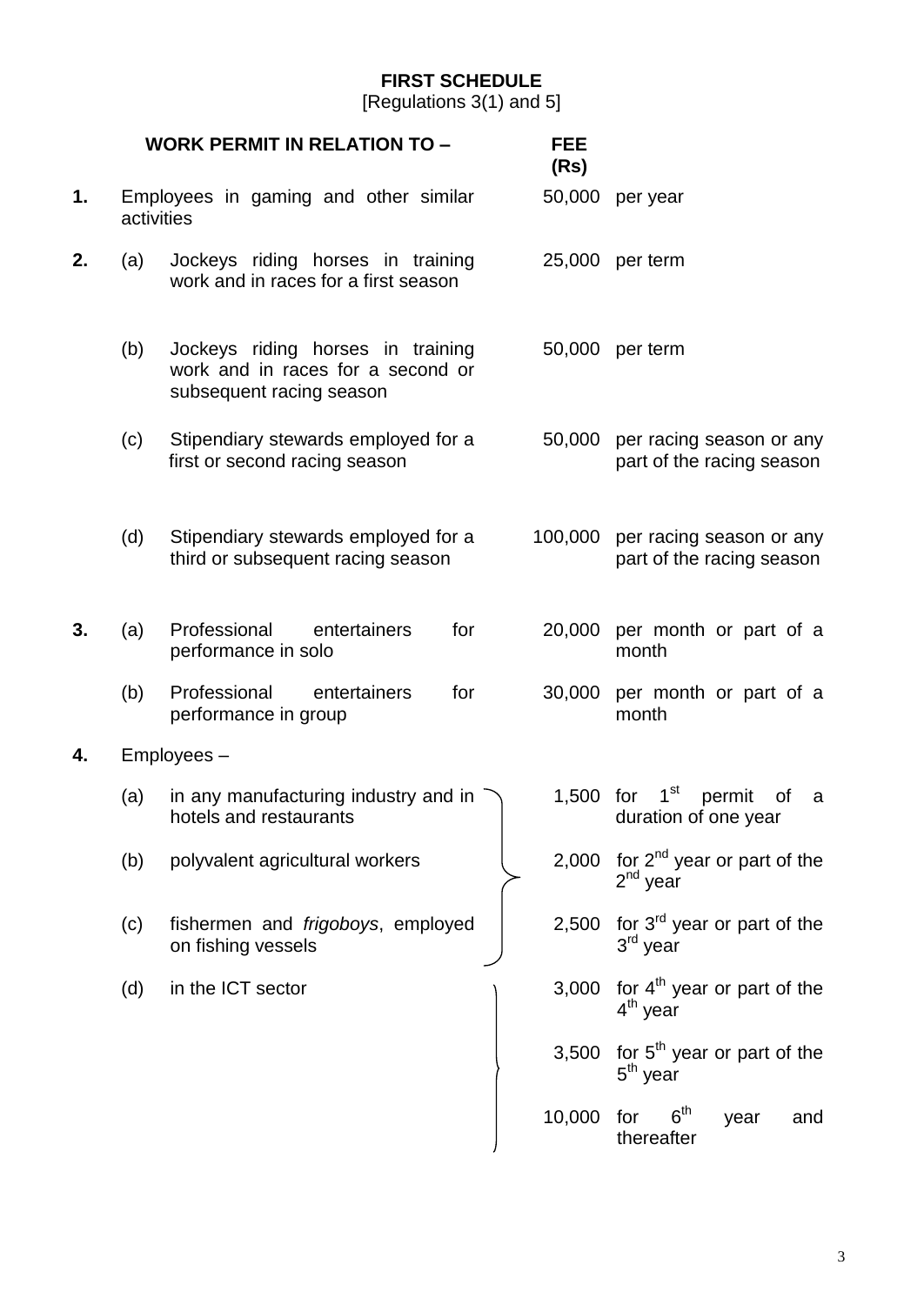**5.** Any other employee

|            | 5,500 for $1st$ permit of a<br>duration of one year  |
|------------|------------------------------------------------------|
|            | 6,000 for $2^{nd}$ year or part of the $2^{nd}$ year |
|            | 6,500 for $3^{rd}$ year or part of the<br>$3rd$ vear |
|            | 11,000 for $4th$ year or part or the<br>$4th$ year   |
|            | 12,000 for $5th$ year or part of the<br>$5th$ year   |
| 15,000 for | 6 <sup>th</sup><br>year<br>and<br>thereafter         |